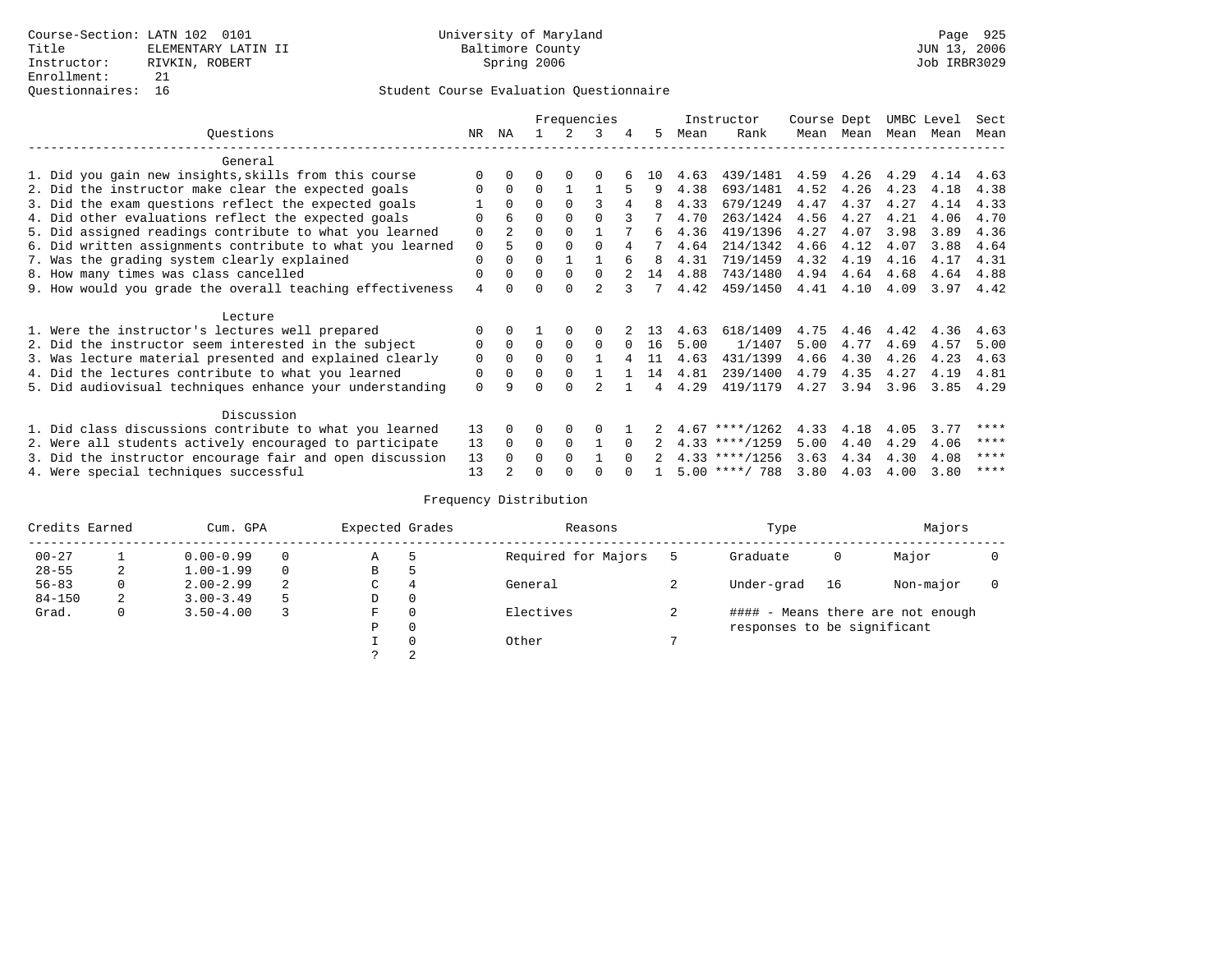### Questionnaires: 18 Student Course Evaluation Questionnaire

|                                                              |              |              | Frequencies  |              |                |                |          |      | Instructor       | Course Dept |      |      | UMBC Level | Sect |
|--------------------------------------------------------------|--------------|--------------|--------------|--------------|----------------|----------------|----------|------|------------------|-------------|------|------|------------|------|
| Ouestions                                                    | NR.          | ΝA           |              |              | 3              |                | 5        | Mean | Rank             | Mean        | Mean | Mean | Mean       | Mean |
| General                                                      |              |              |              |              |                |                |          |      |                  |             |      |      |            |      |
| 1. Did you gain new insights, skills from this course        | $\Omega$     |              |              |              |                |                |          | 4.56 | 505/1481         | 4.59        | 4.26 | 4.29 | 4.14       | 4.56 |
| 2. Did the instructor make clear the expected goals          |              | $\Omega$     | 0            | 0            |                |                | 13       | 4.67 | 324/1481         | 4.52        | 4.26 | 4.23 | 4.18       | 4.67 |
| 3. Did the exam questions reflect the expected goals         |              | $\Omega$     | O            | $\Omega$     | 2              |                | 13       | 4.61 | 393/1249         | 4.47        | 4.37 | 4.27 | 4.14       | 4.61 |
| 4. Did other evaluations reflect the expected goals          | $\Omega$     | 6            | O            | $\Omega$     |                |                |          | 4.42 | 545/1424         | 4.56        | 4.27 | 4.21 | 4.06       | 4.42 |
| 5. Did assigned readings contribute to what you learned      | 0            |              | O            |              | 4              |                | 9        | 4.18 | 574/1396         | 4.27        | 4.07 | 3.98 | 3.89       | 4.18 |
| 6. Did written assignments contribute to what you learned    | 0            | 5            | O            | $\Omega$     |                |                | 10       | 4.69 | 166/1342         | 4.66        | 4.12 | 4.07 | 3.88       | 4.69 |
| 7. Was the grading system clearly explained                  | $\Omega$     | $\Omega$     | 0            | $\Omega$     | 3              |                | 9        | 4.33 | 695/1459         | 4.32        | 4.19 | 4.16 | 4.17       | 4.33 |
| 8. How many times was class cancelled                        | 0            | $\Omega$     | O            | $\Omega$     | $\Omega$       | $\Omega$       | 18       | 5.00 | 1/1480           | 4.94        | 4.64 | 4.68 | 4.64       | 5.00 |
| 9. How would you grade the overall teaching effectiveness    | $\mathbf{1}$ | ∩            |              | $\cap$       | <sup>0</sup>   |                | 10       | 4.41 | 459/1450         | 4.41        | 4.10 | 4.09 | 3.97       | 4.41 |
| Lecture                                                      |              |              |              |              |                |                |          |      |                  |             |      |      |            |      |
| 1. Were the instructor's lectures well prepared              |              | $\Omega$     | U            | $\Omega$     | $\Omega$       |                | 15       | 4.88 | 217/1409         | 4.75        | 4.46 | 4.42 | 4.36       | 4.88 |
| 2. Did the instructor seem interested in the subject         |              | $\Omega$     | $\Omega$     | $\Omega$     | $\Omega$       | $\Omega$       | 17       | 5.00 | 1/1407           | 5.00        | 4.77 | 4.69 | 4.57       | 5.00 |
| 3. Was lecture material presented and explained clearly      | 2            | $\Omega$     | $\Omega$     | $\Omega$     |                |                | 12       | 4.69 | 349/1399         | 4.66        | 4.30 | 4.26 | 4.23       | 4.69 |
| 4. Did the lectures contribute to what you learned           | $\mathbf{1}$ | $\mathbf 0$  | 0            | $\mathbf 0$  |                | $\overline{a}$ | 14       | 4.76 | 299/1400         | 4.79        | 4.35 | 4.27 | 4.19       | 4.76 |
| 5. Did audiovisual techniques enhance your understanding     | $\mathbf{1}$ | 9            | U            | $\Omega$     | $\overline{2}$ |                | 4        | 4.25 | 442/1179         | 4.27        | 3.94 | 3.96 | 3.85       | 4.25 |
| Discussion                                                   |              |              |              |              |                |                |          |      |                  |             |      |      |            |      |
| 1. Did class discussions contribute to what you learned      | 9            | $\Omega$     | O            |              | 0              |                | 5.       | 4.33 | 507/1262         | 4.33        | 4.18 | 4.05 | 3.77       | 4.33 |
| 2. Were all students actively encouraged to participate      | 9            | $\Omega$     | $\Omega$     | $\Omega$     | $\Omega$       | $\Omega$       | 9        | 5.00 | 1/1259           | 5.00        | 4.40 | 4.29 | 4.06       | 5.00 |
| 3. Did the instructor encourage fair and open discussion     | 10           | $\Omega$     | 2            | $\Omega$     |                |                |          |      | 3.63 1079/1256   | 3.63        | 4.34 | 4.30 | 4.08       | 3.63 |
| 4. Were special techniques successful                        | 10           |              | U            | $\mathbf{1}$ |                |                |          | 3.80 | 515/ 788         | 3.80        | 4.03 | 4.00 | 3.80       | 3.80 |
| Laboratory                                                   |              |              |              |              |                |                |          |      |                  |             |      |      |            |      |
| 2. Were you provided with adequate background information 17 |              | $\mathbf{0}$ | $\mathbf{1}$ | $\Omega$     | $\Omega$       | 0              | $\Omega$ |      | $1.00$ ****/ 249 | ****        | 4.08 | 4.11 | 3.95       | **** |

| Credits Earned |   | Cum. GPA      |          |   | Expected Grades | Reasons                | Type                        | Majors                            |  |
|----------------|---|---------------|----------|---|-----------------|------------------------|-----------------------------|-----------------------------------|--|
| $00 - 27$      |   | $0.00 - 0.99$ | 0        | Α | 4               | Required for Majors 11 | Graduate                    | Major                             |  |
| $28 - 55$      |   | $1.00 - 1.99$ | $\Omega$ | В |                 |                        |                             |                                   |  |
| $56 - 83$      |   | $2.00 - 2.99$ |          | C | 6               | General                | Under-grad                  | Non-major                         |  |
| $84 - 150$     | 2 | $3.00 - 3.49$ | 6        | D | $\mathbf{0}$    |                        |                             |                                   |  |
| Grad.          |   | $3.50 - 4.00$ | -2.      | F | $\Omega$        | Electives              |                             | #### - Means there are not enough |  |
|                |   |               |          | P | 0               |                        | responses to be significant |                                   |  |
|                |   |               |          |   | $\Omega$        | Other                  |                             |                                   |  |
|                |   |               |          |   | $\Omega$        |                        |                             |                                   |  |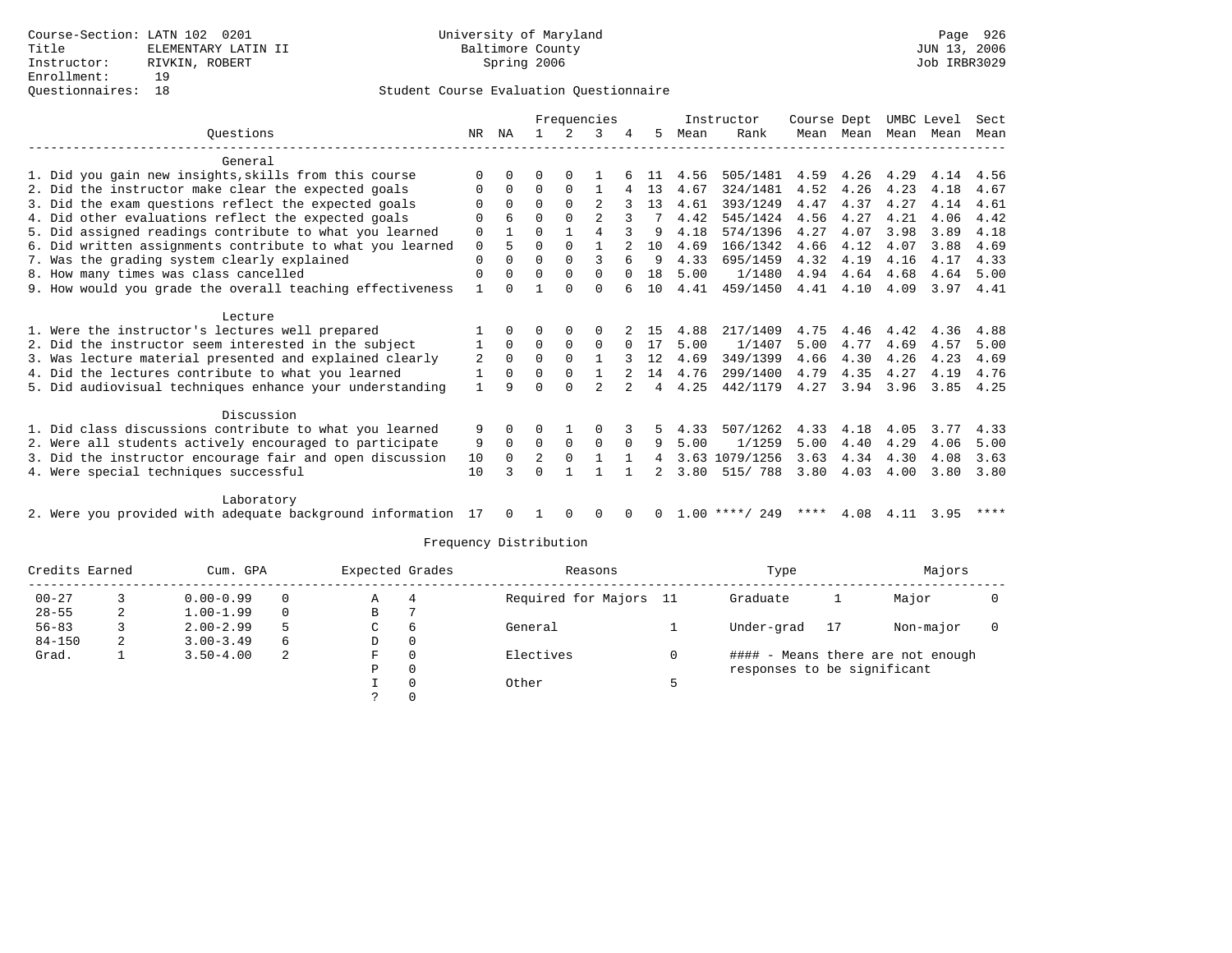# Student Course Evaluation Questionnaire

|                                                           |          |          |              |             | Frequencies |          |     |      | Instructor     | Course Dept |      | UMBC Level |      | Sect |
|-----------------------------------------------------------|----------|----------|--------------|-------------|-------------|----------|-----|------|----------------|-------------|------|------------|------|------|
| Ouestions                                                 | NR       | ΝA       |              | 2           | 3           | 4        | 5   | Mean | Rank           | Mean Mean   |      | Mean       | Mean | Mean |
| General                                                   |          |          |              |             |             |          |     |      |                |             |      |            |      |      |
| 1. Did you gain new insights, skills from this course     |          |          |              | $\Omega$    |             |          | 12. | 4.92 | 127/1481       | 4.92        | 4.26 | 4.29       | 4.29 | 4.92 |
| 2. Did the instructor make clear the expected goals       | 0        | $\Omega$ | $\Omega$     | $\Omega$    | $\Omega$    |          | 12  | 4.92 | 92/1481        | 4.92        | 4.26 | 4.23       | 4.23 | 4.92 |
| 3. Did the exam questions reflect the expected goals      |          | $\Omega$ | <sup>0</sup> | $\Omega$    | $\Omega$    |          | 12. | 4.92 | 113/1249       | 4.92        | 4.37 | 4.27       | 4.28 | 4.92 |
| 4. Did other evaluations reflect the expected goals       | 0        | 5        | $\Omega$     | $\Omega$    | $\Omega$    |          |     | 4.88 | 148/1424       | 4.88        | 4.27 | 4.21       | 4.27 | 4.88 |
| 5. Did assigned readings contribute to what you learned   | $\Omega$ |          | U            | $\Omega$    |             |          | q   | 4.90 | 82/1396        | 4.90        | 4.07 | 3.98       | 4.00 | 4.90 |
| 6. Did written assignments contribute to what you learned | 0        | 6        | 0            | $\cap$      | $\Omega$    | $\cap$   |     | 5.00 | 1/1342         | 5.00        | 4.12 | 4.07       | 4.12 | 5.00 |
| 7. Was the grading system clearly explained               | 0        | $\Omega$ | 0            | $\Omega$    |             |          | 9   | 4.62 | 332/1459       | 4.62        | 4.19 | 4.16       | 4.17 | 4.62 |
| 8. How many times was class cancelled                     | 0        | $\Omega$ | $\Omega$     | 0           | $\Omega$    |          | 6   |      | 4.46 1072/1480 | 4.46        | 4.64 | 4.68       | 4.65 | 4.46 |
| 9. How would you grade the overall teaching effectiveness |          |          |              |             |             |          | 9   | 4.75 | 164/1450       | 4.75        | 4.10 | 4.09       | 4.10 | 4.75 |
| Lecture                                                   |          |          |              |             |             |          |     |      |                |             |      |            |      |      |
| 1. Were the instructor's lectures well prepared           |          |          | 0            | $\Omega$    | 0           |          | 5.  | 4.83 | 290/1409       | 4.83        | 4.46 | 4.42       | 4.43 | 4.83 |
| 2. Did the instructor seem interested in the subject      | б.       | $\Omega$ | $\Omega$     | $\Omega$    | $\Omega$    | $\Omega$ | 7   | 5.00 | 1/1407         | 5.00        | 4.77 | 4.69       | 4.67 | 5.00 |
| 3. Was lecture material presented and explained clearly   | 6        | $\Omega$ | 0            | $\Omega$    | $\Omega$    |          | б.  | 4.86 | 170/1399       | 4.86        | 4.30 | 4.26       | 4.27 | 4.86 |
| 4. Did the lectures contribute to what you learned        | 7        |          | U            | $\Omega$    | $\Omega$    |          | 5.  | 4.83 | 218/1400       | 4.83        | 4.35 | 4.27       | 4.28 | 4.83 |
| Discussion                                                |          |          |              |             |             |          |     |      |                |             |      |            |      |      |
| 1. Did class discussions contribute to what you learned   | 4        | $\Omega$ |              | 0           | 0           |          | 9   | 5.00 | 1/1262         | 5.00        | 4.18 | 4.05       | 4.14 | 5.00 |
| 2. Were all students actively encouraged to participate   | 4        | $\Omega$ | 0            | $\mathbf 0$ | $\Omega$    | $\Omega$ | 9   | 5.00 | 1/1259         | 5.00        | 4.40 | 4.29       | 4.34 | 5.00 |
| 3. Did the instructor encourage fair and open discussion  | 4        |          |              |             |             |          |     | 4.78 | 332/1256       | 4.78        | 4.34 | 4.30       | 4.34 | 4.78 |

| Credits Earned |   | Cum. GPA                  |          |   | Expected Grades | Reasons             |    | Type                        | Majors |                                   |  |
|----------------|---|---------------------------|----------|---|-----------------|---------------------|----|-----------------------------|--------|-----------------------------------|--|
| $00 - 27$      |   | $0.00 - 0.99$<br>$\Omega$ |          |   | 10              | Required for Majors |    | Graduate                    | 0      | Major                             |  |
| $28 - 55$      |   | $1.00 - 1.99$             | $\Omega$ | В | <b>.</b>        |                     |    |                             |        |                                   |  |
| $56 - 83$      | 0 | $2.00 - 2.99$             |          | C |                 | General             |    | Under-grad                  | 13     | Non-major                         |  |
| $84 - 150$     |   | $3.00 - 3.49$             | $\Omega$ | D | $\mathbf{0}$    |                     |    |                             |        |                                   |  |
| Grad.          | 0 | $3.50 - 4.00$             |          | F | 0               | Electives           | z. |                             |        | #### - Means there are not enough |  |
|                |   |                           |          | Ρ | 0               |                     |    | responses to be significant |        |                                   |  |
|                |   |                           |          |   | $\Omega$        | Other               |    |                             |        |                                   |  |
|                |   |                           |          |   | $\Omega$        |                     |    |                             |        |                                   |  |